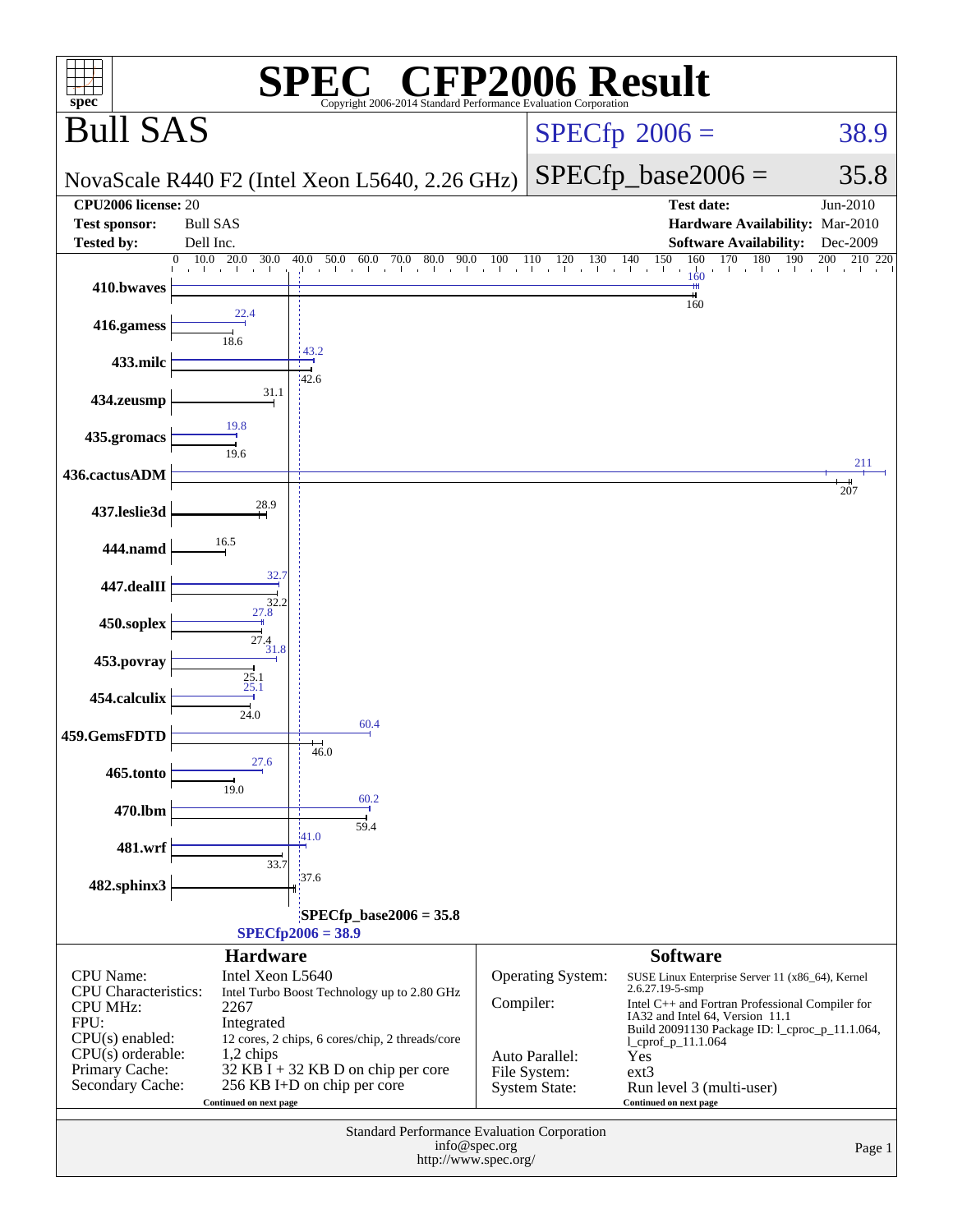

# Bull SAS

# $SPECTp2006 = 38.9$

NovaScale R440 F2 (Intel Xeon L5640, 2.26 GHz)

 $SPECfp\_base2006 = 35.8$ 

| <b>CPU2006 license: 20</b>                                                 |                                                                                                                          |                                                            | <b>Test date:</b><br>$Jun-2010$           |
|----------------------------------------------------------------------------|--------------------------------------------------------------------------------------------------------------------------|------------------------------------------------------------|-------------------------------------------|
| <b>Test sponsor:</b>                                                       | <b>Bull SAS</b>                                                                                                          |                                                            | Hardware Availability: Mar-2010           |
| <b>Tested by:</b>                                                          | Dell Inc.                                                                                                                |                                                            | <b>Software Availability:</b><br>Dec-2009 |
| L3 Cache:<br>Other Cache:<br>Memory:<br>Disk Subsystem:<br>Other Hardware: | 12 MB I+D on chip per chip<br>None<br>48 GB (12 x 4 GB DDR3-1333 DR RDIMM, CL9, ECC)<br>1 x 146 GB 15000 RPM SAS<br>None | <b>Base Pointers:</b><br>Peak Pointers:<br>Other Software: | 64-bit<br>$32/64$ -bit<br>None            |

**[Results Table](http://www.spec.org/auto/cpu2006/Docs/result-fields.html#ResultsTable)**

| Results i adie                                                                                           |                |              |                |       |                |       |                |              |                |              |                |              |
|----------------------------------------------------------------------------------------------------------|----------------|--------------|----------------|-------|----------------|-------|----------------|--------------|----------------|--------------|----------------|--------------|
|                                                                                                          |                |              | <b>Base</b>    |       |                |       | Peak           |              |                |              |                |              |
| <b>Benchmark</b>                                                                                         | <b>Seconds</b> | <b>Ratio</b> | <b>Seconds</b> | Ratio | <b>Seconds</b> | Ratio | <b>Seconds</b> | <b>Ratio</b> | <b>Seconds</b> | <b>Ratio</b> | <b>Seconds</b> | <b>Ratio</b> |
| 410.bwaves                                                                                               | 85.1           | 160          | 85.5           | 159   | 84.9           | 160   | 84.5           | 161          | 85.4           | 159          | 84.9           | <b>160</b>   |
| 416.gamess                                                                                               | 1053           | 18.6         | 1047           | 18.7  | 1052           | 18.6  | 874            | 22.4         | 874            | 22.4         | 874            | 22.4         |
| $433$ .milc                                                                                              | 215            | 42.6         | 216            | 42.5  | 216            | 42.6  | 213            | 43.1         | 212            | 43.2         | 211            | 43.5         |
| 434.zeusmp                                                                                               | 292            | 31.2         | 293            | 31.1  | 293            | 31.1  | 292            | 31.2         | 293            | 31.1         | 293            | 31.1         |
| 435 gromacs                                                                                              | 367            | 19.4         | 365            | 19.6  | 365            | 19.6  | 361            | 19.8         | 361            | <b>19.8</b>  | 363            | 19.7         |
| 436.cactusADM                                                                                            | 57.8           | 207          | 57.6           | 207   | 58.9           | 203   | 54.9           | 218          | 59.9           | 199          | 56.6           | 211          |
| 437.leslie3d                                                                                             | 324            | 29.0         | 352            | 26.7  | 326            | 28.9  | 324            | 29.0         | 352            | 26.7         | <u>326</u>     | 28.9         |
| 444.namd                                                                                                 | 486            | 16.5         | 486            | 16.5  | 486            | 16.5  | 486            | 16.5         | 486            | 16.5         | 486            | 16.5         |
| 447.dealII                                                                                               | 355            | 32.2         | 356            | 32.1  | 355            | 32.2  | 350            | 32.7         | 350            | 32.7         | 350            | 32.7         |
| $450$ .soplex                                                                                            | 305            | 27.4         | 305            | 27.4  | 303            | 27.5  | 303            | 27.5         | 300            | 27.8         | 300            | 27.8         |
| 453.povray                                                                                               | 212            | 25.1         | 212            | 25.1  | 214            | 24.9  | 167            | 31.8         | 167            | 31.8         | 167            | 31.9         |
| 454.calculix                                                                                             | 344            | 24.0         | 344            | 24.0  | 343            | 24.0  | 330            | 25.0         | <u>329</u>     | 25.1         | 329            | 25.1         |
| 459.GemsFDTD                                                                                             | 230            | 46.1         | 247            | 42.9  | 231            | 46.0  | 175            | 60.6         | 176            | 60.4         | 176            | 60.4         |
| 465.tonto                                                                                                | 520            | 18.9         | 518            | 19.0  | 517            | 19.0  | 356            | 27.7         | 356            | 27.6         | 357            | 27.6         |
| 470.1bm                                                                                                  | 231            | 59.4         | 231            | 59.6  | 232            | 59.3  | 228            | 60.2         | 228            | 60.2         | 227            | 60.4         |
| 481.wrf                                                                                                  | 332            | 33.6         | 331            | 33.7  | 331            | 33.7  | 273            | 41.0         | 273            | 41.0         | 272            | 41.0         |
| $482$ .sphinx $3$                                                                                        | 523            | 37.3         | 519            | 37.6  | 517            | 37.7  | 523            | 37.3         | 519            | 37.6         | 517            | 37.7         |
| Results appear in the order in which they were run. Bold underlined text indicates a median measurement. |                |              |                |       |                |       |                |              |                |              |                |              |

### **[Operating System Notes](http://www.spec.org/auto/cpu2006/Docs/result-fields.html#OperatingSystemNotes)**

'ulimit -s unlimited' was used to set the stacksize to unlimited prior to run

### **[Platform Notes](http://www.spec.org/auto/cpu2006/Docs/result-fields.html#PlatformNotes)**

 BIOS Settings: Power Management = Maximum Performance (Default = Active Power Controller) Data Reuse = Disabled (Default = Enabled)

#### **[General Notes](http://www.spec.org/auto/cpu2006/Docs/result-fields.html#GeneralNotes)**

 Binaries were compiled on SLES 10 with Binutils 2.18.50.0.7.20080502 OMP\_NUM\_THREADS set to number of cores KMP\_AFFINITY set to granularity=fine,scatter

Continued on next page

Standard Performance Evaluation Corporation [info@spec.org](mailto:info@spec.org) <http://www.spec.org/>

Page 2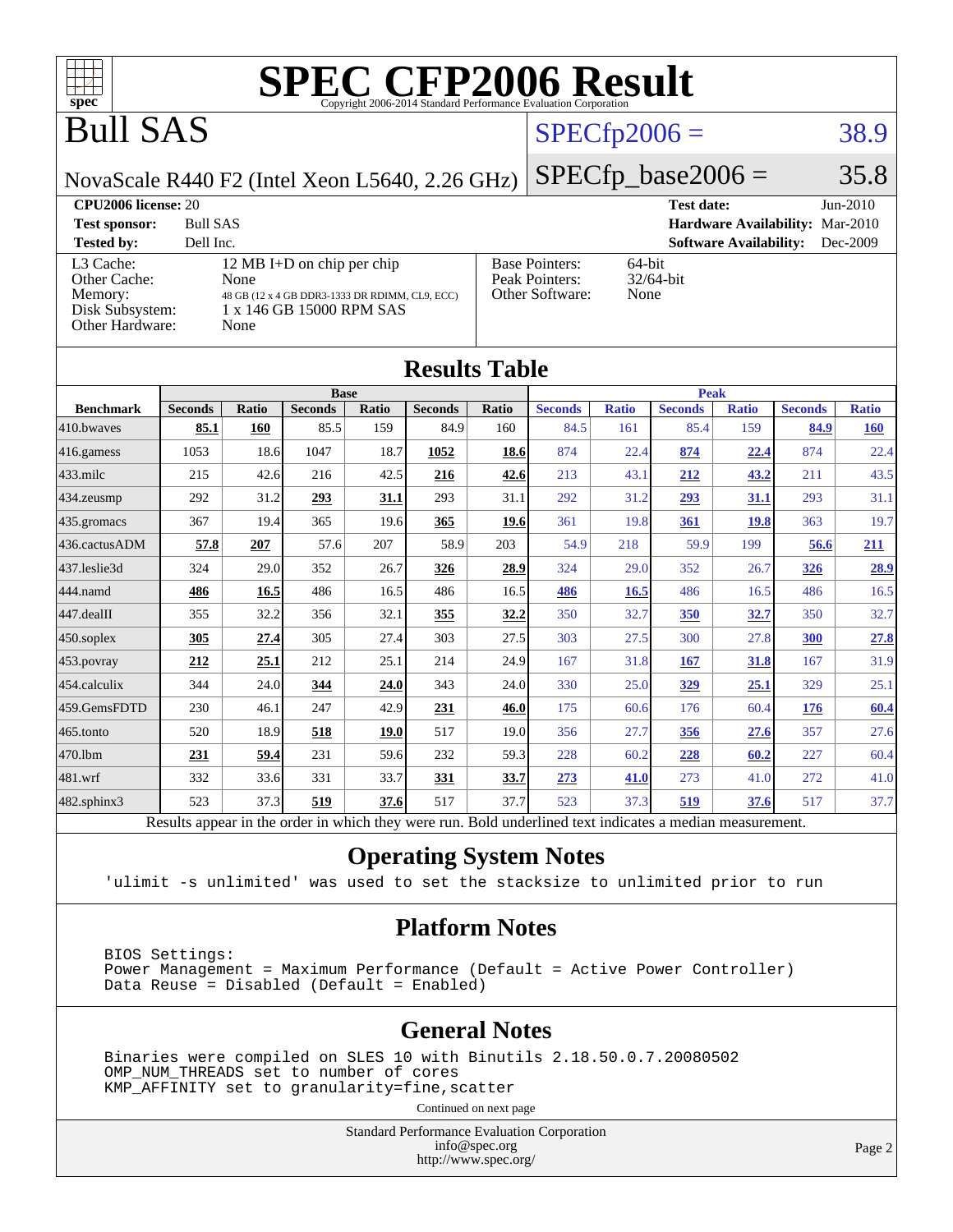

# Bull SAS

 $SPECfp2006 = 38.9$  $SPECfp2006 = 38.9$ 

NovaScale R440 F2 (Intel Xeon L5640, 2.26 GHz)  $SPECTp\_base2006 = 35.8$ 

**[CPU2006 license:](http://www.spec.org/auto/cpu2006/Docs/result-fields.html#CPU2006license)** 20 **[Test date:](http://www.spec.org/auto/cpu2006/Docs/result-fields.html#Testdate)** Jun-2010 **[Test sponsor:](http://www.spec.org/auto/cpu2006/Docs/result-fields.html#Testsponsor)** Bull SAS **[Hardware Availability:](http://www.spec.org/auto/cpu2006/Docs/result-fields.html#HardwareAvailability)** Mar-2010 **[Tested by:](http://www.spec.org/auto/cpu2006/Docs/result-fields.html#Testedby)** Dell Inc. **[Software Availability:](http://www.spec.org/auto/cpu2006/Docs/result-fields.html#SoftwareAvailability)** Dec-2009

#### **[General Notes \(Continued\)](http://www.spec.org/auto/cpu2006/Docs/result-fields.html#GeneralNotes)**

 KMP\_STACKSIZE set to 200M The Dell PowerEdge R610 and the Bull NovaScale R440 F2 models are electronically equivalent. The results have been measured on a Dell PowerEdge R610 model.

### **[Base Compiler Invocation](http://www.spec.org/auto/cpu2006/Docs/result-fields.html#BaseCompilerInvocation)**

 $C$  benchmarks:<br>icc  $-m64$ 

[C++ benchmarks:](http://www.spec.org/auto/cpu2006/Docs/result-fields.html#CXXbenchmarks) [icpc -m64](http://www.spec.org/cpu2006/results/res2010q3/cpu2006-20100706-12272.flags.html#user_CXXbase_intel_icpc_64bit_bedb90c1146cab66620883ef4f41a67e)

[Fortran benchmarks](http://www.spec.org/auto/cpu2006/Docs/result-fields.html#Fortranbenchmarks): [ifort -m64](http://www.spec.org/cpu2006/results/res2010q3/cpu2006-20100706-12272.flags.html#user_FCbase_intel_ifort_64bit_ee9d0fb25645d0210d97eb0527dcc06e)

[Benchmarks using both Fortran and C](http://www.spec.org/auto/cpu2006/Docs/result-fields.html#BenchmarksusingbothFortranandC): [icc -m64](http://www.spec.org/cpu2006/results/res2010q3/cpu2006-20100706-12272.flags.html#user_CC_FCbase_intel_icc_64bit_0b7121f5ab7cfabee23d88897260401c) [ifort -m64](http://www.spec.org/cpu2006/results/res2010q3/cpu2006-20100706-12272.flags.html#user_CC_FCbase_intel_ifort_64bit_ee9d0fb25645d0210d97eb0527dcc06e)

### **[Base Portability Flags](http://www.spec.org/auto/cpu2006/Docs/result-fields.html#BasePortabilityFlags)**

| 435.gromacs: -DSPEC_CPU_LP64 -nofor_main                       |
|----------------------------------------------------------------|
| 436.cactusADM: - DSPEC CPU LP64 - nofor main                   |
|                                                                |
|                                                                |
|                                                                |
|                                                                |
|                                                                |
| 454.calculix: - DSPEC CPU LP64 - nofor main                    |
|                                                                |
|                                                                |
|                                                                |
| 481.wrf: -DSPEC CPU_LP64 -DSPEC_CPU_CASE_FLAG -DSPEC_CPU_LINUX |
|                                                                |
|                                                                |

## **[Base Optimization Flags](http://www.spec.org/auto/cpu2006/Docs/result-fields.html#BaseOptimizationFlags)**

[C benchmarks](http://www.spec.org/auto/cpu2006/Docs/result-fields.html#Cbenchmarks): [-xSSE4.2](http://www.spec.org/cpu2006/results/res2010q3/cpu2006-20100706-12272.flags.html#user_CCbase_f-xSSE42_f91528193cf0b216347adb8b939d4107) [-ipo](http://www.spec.org/cpu2006/results/res2010q3/cpu2006-20100706-12272.flags.html#user_CCbase_f-ipo) [-O3](http://www.spec.org/cpu2006/results/res2010q3/cpu2006-20100706-12272.flags.html#user_CCbase_f-O3) [-no-prec-div](http://www.spec.org/cpu2006/results/res2010q3/cpu2006-20100706-12272.flags.html#user_CCbase_f-no-prec-div) [-static](http://www.spec.org/cpu2006/results/res2010q3/cpu2006-20100706-12272.flags.html#user_CCbase_f-static) [-parallel](http://www.spec.org/cpu2006/results/res2010q3/cpu2006-20100706-12272.flags.html#user_CCbase_f-parallel) [-opt-prefetch](http://www.spec.org/cpu2006/results/res2010q3/cpu2006-20100706-12272.flags.html#user_CCbase_f-opt-prefetch) [C++ benchmarks:](http://www.spec.org/auto/cpu2006/Docs/result-fields.html#CXXbenchmarks) [-xSSE4.2](http://www.spec.org/cpu2006/results/res2010q3/cpu2006-20100706-12272.flags.html#user_CXXbase_f-xSSE42_f91528193cf0b216347adb8b939d4107) [-ipo](http://www.spec.org/cpu2006/results/res2010q3/cpu2006-20100706-12272.flags.html#user_CXXbase_f-ipo) [-O3](http://www.spec.org/cpu2006/results/res2010q3/cpu2006-20100706-12272.flags.html#user_CXXbase_f-O3) [-no-prec-div](http://www.spec.org/cpu2006/results/res2010q3/cpu2006-20100706-12272.flags.html#user_CXXbase_f-no-prec-div) [-static](http://www.spec.org/cpu2006/results/res2010q3/cpu2006-20100706-12272.flags.html#user_CXXbase_f-static) [-parallel](http://www.spec.org/cpu2006/results/res2010q3/cpu2006-20100706-12272.flags.html#user_CXXbase_f-parallel) [-opt-prefetch](http://www.spec.org/cpu2006/results/res2010q3/cpu2006-20100706-12272.flags.html#user_CXXbase_f-opt-prefetch) Continued on next page

> Standard Performance Evaluation Corporation [info@spec.org](mailto:info@spec.org) <http://www.spec.org/>

Page 3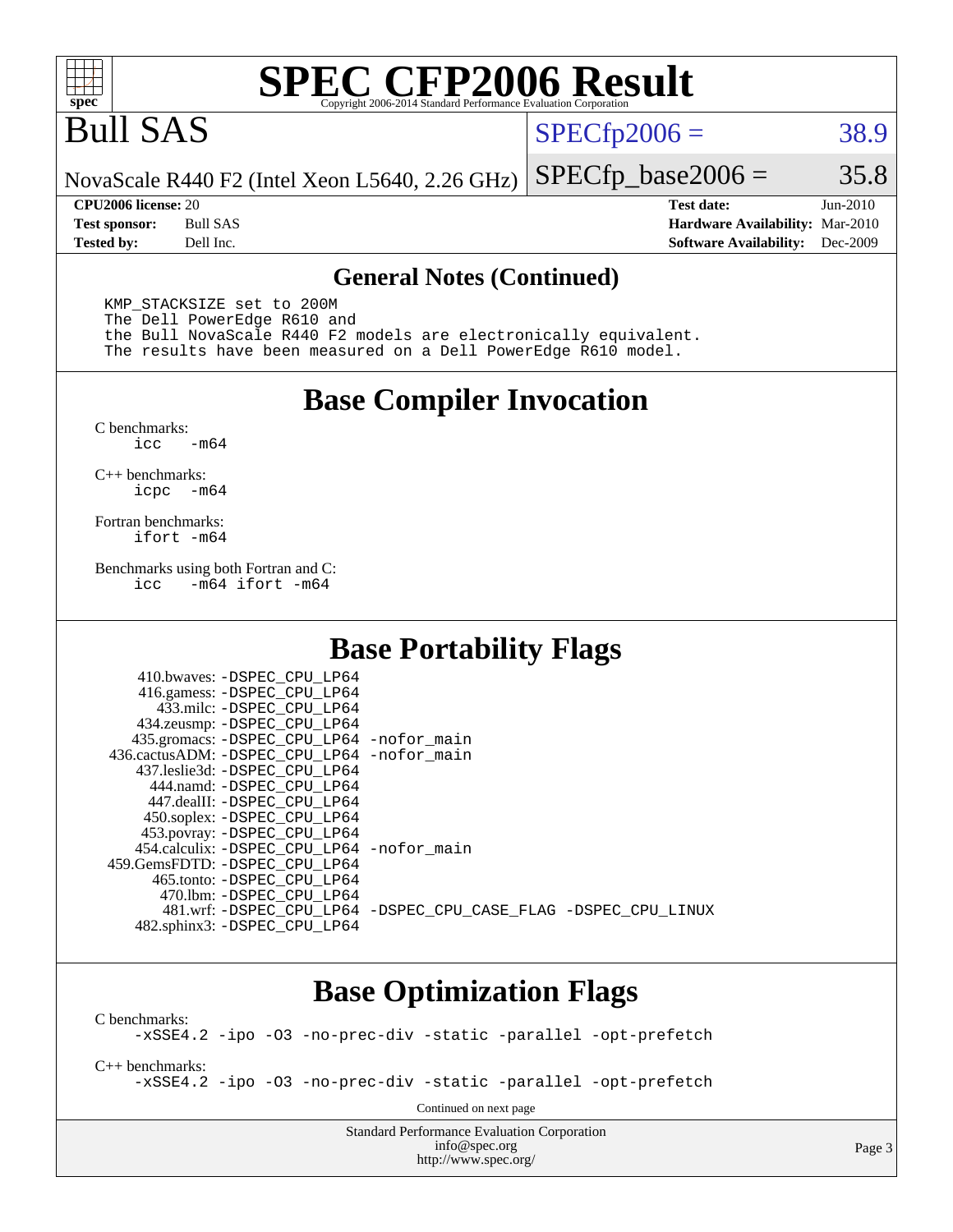

Bull SAS

 $SPECTp2006 = 38.9$ 

NovaScale R440 F2 (Intel Xeon L5640, 2.26 GHz)

 $SPECTp\_base2006 = 35.8$ 

**[CPU2006 license:](http://www.spec.org/auto/cpu2006/Docs/result-fields.html#CPU2006license)** 20 **[Test date:](http://www.spec.org/auto/cpu2006/Docs/result-fields.html#Testdate)** Jun-2010 **[Test sponsor:](http://www.spec.org/auto/cpu2006/Docs/result-fields.html#Testsponsor)** Bull SAS **[Hardware Availability:](http://www.spec.org/auto/cpu2006/Docs/result-fields.html#HardwareAvailability)** Mar-2010 **[Tested by:](http://www.spec.org/auto/cpu2006/Docs/result-fields.html#Testedby)** Dell Inc. **[Software Availability:](http://www.spec.org/auto/cpu2006/Docs/result-fields.html#SoftwareAvailability)** Dec-2009

# **[Base Optimization Flags \(Continued\)](http://www.spec.org/auto/cpu2006/Docs/result-fields.html#BaseOptimizationFlags)**

[Fortran benchmarks](http://www.spec.org/auto/cpu2006/Docs/result-fields.html#Fortranbenchmarks): [-xSSE4.2](http://www.spec.org/cpu2006/results/res2010q3/cpu2006-20100706-12272.flags.html#user_FCbase_f-xSSE42_f91528193cf0b216347adb8b939d4107) [-ipo](http://www.spec.org/cpu2006/results/res2010q3/cpu2006-20100706-12272.flags.html#user_FCbase_f-ipo) [-O3](http://www.spec.org/cpu2006/results/res2010q3/cpu2006-20100706-12272.flags.html#user_FCbase_f-O3) [-no-prec-div](http://www.spec.org/cpu2006/results/res2010q3/cpu2006-20100706-12272.flags.html#user_FCbase_f-no-prec-div) [-static](http://www.spec.org/cpu2006/results/res2010q3/cpu2006-20100706-12272.flags.html#user_FCbase_f-static) [-parallel](http://www.spec.org/cpu2006/results/res2010q3/cpu2006-20100706-12272.flags.html#user_FCbase_f-parallel) [-opt-prefetch](http://www.spec.org/cpu2006/results/res2010q3/cpu2006-20100706-12272.flags.html#user_FCbase_f-opt-prefetch)

[Benchmarks using both Fortran and C](http://www.spec.org/auto/cpu2006/Docs/result-fields.html#BenchmarksusingbothFortranandC): [-xSSE4.2](http://www.spec.org/cpu2006/results/res2010q3/cpu2006-20100706-12272.flags.html#user_CC_FCbase_f-xSSE42_f91528193cf0b216347adb8b939d4107) [-ipo](http://www.spec.org/cpu2006/results/res2010q3/cpu2006-20100706-12272.flags.html#user_CC_FCbase_f-ipo) [-O3](http://www.spec.org/cpu2006/results/res2010q3/cpu2006-20100706-12272.flags.html#user_CC_FCbase_f-O3) [-no-prec-div](http://www.spec.org/cpu2006/results/res2010q3/cpu2006-20100706-12272.flags.html#user_CC_FCbase_f-no-prec-div) [-static](http://www.spec.org/cpu2006/results/res2010q3/cpu2006-20100706-12272.flags.html#user_CC_FCbase_f-static) [-parallel](http://www.spec.org/cpu2006/results/res2010q3/cpu2006-20100706-12272.flags.html#user_CC_FCbase_f-parallel) [-opt-prefetch](http://www.spec.org/cpu2006/results/res2010q3/cpu2006-20100706-12272.flags.html#user_CC_FCbase_f-opt-prefetch)

**[Peak Compiler Invocation](http://www.spec.org/auto/cpu2006/Docs/result-fields.html#PeakCompilerInvocation)**

[C benchmarks](http://www.spec.org/auto/cpu2006/Docs/result-fields.html#Cbenchmarks):  $icc$   $-m64$ 

[C++ benchmarks:](http://www.spec.org/auto/cpu2006/Docs/result-fields.html#CXXbenchmarks) [icpc -m64](http://www.spec.org/cpu2006/results/res2010q3/cpu2006-20100706-12272.flags.html#user_CXXpeak_intel_icpc_64bit_bedb90c1146cab66620883ef4f41a67e)

[Fortran benchmarks](http://www.spec.org/auto/cpu2006/Docs/result-fields.html#Fortranbenchmarks): [ifort -m64](http://www.spec.org/cpu2006/results/res2010q3/cpu2006-20100706-12272.flags.html#user_FCpeak_intel_ifort_64bit_ee9d0fb25645d0210d97eb0527dcc06e)

[Benchmarks using both Fortran and C](http://www.spec.org/auto/cpu2006/Docs/result-fields.html#BenchmarksusingbothFortranandC): [icc -m64](http://www.spec.org/cpu2006/results/res2010q3/cpu2006-20100706-12272.flags.html#user_CC_FCpeak_intel_icc_64bit_0b7121f5ab7cfabee23d88897260401c) [ifort -m64](http://www.spec.org/cpu2006/results/res2010q3/cpu2006-20100706-12272.flags.html#user_CC_FCpeak_intel_ifort_64bit_ee9d0fb25645d0210d97eb0527dcc06e)

**[Peak Portability Flags](http://www.spec.org/auto/cpu2006/Docs/result-fields.html#PeakPortabilityFlags)**

Same as Base Portability Flags

## **[Peak Optimization Flags](http://www.spec.org/auto/cpu2006/Docs/result-fields.html#PeakOptimizationFlags)**

[C benchmarks](http://www.spec.org/auto/cpu2006/Docs/result-fields.html#Cbenchmarks):

 $433 \text{.}$ milc:  $-xSSE4$ .  $2(pass 2)$  - $prof-gen(pass 1)$  - $ipo(pass 2)$  [-O3](http://www.spec.org/cpu2006/results/res2010q3/cpu2006-20100706-12272.flags.html#user_peakPASS2_CFLAGSPASS2_LDFLAGS433_milc_f-O3) $(pass 2)$ [-no-prec-div](http://www.spec.org/cpu2006/results/res2010q3/cpu2006-20100706-12272.flags.html#user_peakPASS2_CFLAGSPASS2_LDFLAGS433_milc_f-no-prec-div)(pass 2) [-static](http://www.spec.org/cpu2006/results/res2010q3/cpu2006-20100706-12272.flags.html#user_peakPASS2_CFLAGSPASS2_LDFLAGS433_milc_f-static)(pass 2) [-prof-use](http://www.spec.org/cpu2006/results/res2010q3/cpu2006-20100706-12272.flags.html#user_peakPASS2_CFLAGSPASS2_LDFLAGS433_milc_prof_use_bccf7792157ff70d64e32fe3e1250b55)(pass 2) [-ansi-alias](http://www.spec.org/cpu2006/results/res2010q3/cpu2006-20100706-12272.flags.html#user_peakOPTIMIZE433_milc_f-ansi-alias) 470.lbm: [-xSSE4.2](http://www.spec.org/cpu2006/results/res2010q3/cpu2006-20100706-12272.flags.html#user_peakPASS2_CFLAGSPASS2_LDFLAGS470_lbm_f-xSSE42_f91528193cf0b216347adb8b939d4107)(pass 2) [-prof-gen](http://www.spec.org/cpu2006/results/res2010q3/cpu2006-20100706-12272.flags.html#user_peakPASS1_CFLAGSPASS1_LDFLAGS470_lbm_prof_gen_e43856698f6ca7b7e442dfd80e94a8fc)(pass 1) [-ipo](http://www.spec.org/cpu2006/results/res2010q3/cpu2006-20100706-12272.flags.html#user_peakPASS2_CFLAGSPASS2_LDFLAGS470_lbm_f-ipo)(pass 2) [-O3](http://www.spec.org/cpu2006/results/res2010q3/cpu2006-20100706-12272.flags.html#user_peakPASS2_CFLAGSPASS2_LDFLAGS470_lbm_f-O3)(pass 2) [-no-prec-div](http://www.spec.org/cpu2006/results/res2010q3/cpu2006-20100706-12272.flags.html#user_peakPASS2_CFLAGSPASS2_LDFLAGS470_lbm_f-no-prec-div)(pass 2) [-static](http://www.spec.org/cpu2006/results/res2010q3/cpu2006-20100706-12272.flags.html#user_peakPASS2_CFLAGSPASS2_LDFLAGS470_lbm_f-static)(pass 2) [-prof-use](http://www.spec.org/cpu2006/results/res2010q3/cpu2006-20100706-12272.flags.html#user_peakPASS2_CFLAGSPASS2_LDFLAGS470_lbm_prof_use_bccf7792157ff70d64e32fe3e1250b55)(pass 2) [-parallel](http://www.spec.org/cpu2006/results/res2010q3/cpu2006-20100706-12272.flags.html#user_peakOPTIMIZE470_lbm_f-parallel) [-ansi-alias](http://www.spec.org/cpu2006/results/res2010q3/cpu2006-20100706-12272.flags.html#user_peakOPTIMIZE470_lbm_f-ansi-alias) [-auto-ilp32](http://www.spec.org/cpu2006/results/res2010q3/cpu2006-20100706-12272.flags.html#user_peakCOPTIMIZE470_lbm_f-auto-ilp32)  $482$ .sphinx3: basepeak = yes [C++ benchmarks:](http://www.spec.org/auto/cpu2006/Docs/result-fields.html#CXXbenchmarks) 444.namd: basepeak = yes 447.dealII: [-xSSE4.2](http://www.spec.org/cpu2006/results/res2010q3/cpu2006-20100706-12272.flags.html#user_peakPASS2_CXXFLAGSPASS2_LDFLAGS447_dealII_f-xSSE42_f91528193cf0b216347adb8b939d4107)(pass 2) [-prof-gen](http://www.spec.org/cpu2006/results/res2010q3/cpu2006-20100706-12272.flags.html#user_peakPASS1_CXXFLAGSPASS1_LDFLAGS447_dealII_prof_gen_e43856698f6ca7b7e442dfd80e94a8fc)(pass 1) [-ipo](http://www.spec.org/cpu2006/results/res2010q3/cpu2006-20100706-12272.flags.html#user_peakPASS2_CXXFLAGSPASS2_LDFLAGS447_dealII_f-ipo)(pass 2) [-O3](http://www.spec.org/cpu2006/results/res2010q3/cpu2006-20100706-12272.flags.html#user_peakPASS2_CXXFLAGSPASS2_LDFLAGS447_dealII_f-O3)(pass 2) [-no-prec-div](http://www.spec.org/cpu2006/results/res2010q3/cpu2006-20100706-12272.flags.html#user_peakPASS2_CXXFLAGSPASS2_LDFLAGS447_dealII_f-no-prec-div)(pass 2) [-static](http://www.spec.org/cpu2006/results/res2010q3/cpu2006-20100706-12272.flags.html#user_peakPASS2_CXXFLAGSPASS2_LDFLAGS447_dealII_f-static)(pass 2) [-prof-use](http://www.spec.org/cpu2006/results/res2010q3/cpu2006-20100706-12272.flags.html#user_peakPASS2_CXXFLAGSPASS2_LDFLAGS447_dealII_prof_use_bccf7792157ff70d64e32fe3e1250b55)(pass 2)

[-unroll2](http://www.spec.org/cpu2006/results/res2010q3/cpu2006-20100706-12272.flags.html#user_peakOPTIMIZE447_dealII_f-unroll_784dae83bebfb236979b41d2422d7ec2) [-ansi-alias](http://www.spec.org/cpu2006/results/res2010q3/cpu2006-20100706-12272.flags.html#user_peakOPTIMIZE447_dealII_f-ansi-alias) [-scalar-rep-](http://www.spec.org/cpu2006/results/res2010q3/cpu2006-20100706-12272.flags.html#user_peakOPTIMIZE447_dealII_f-disablescalarrep_abbcad04450fb118e4809c81d83c8a1d) [-auto-ilp32](http://www.spec.org/cpu2006/results/res2010q3/cpu2006-20100706-12272.flags.html#user_peakCXXOPTIMIZE447_dealII_f-auto-ilp32)

Continued on next page

Standard Performance Evaluation Corporation [info@spec.org](mailto:info@spec.org) <http://www.spec.org/>

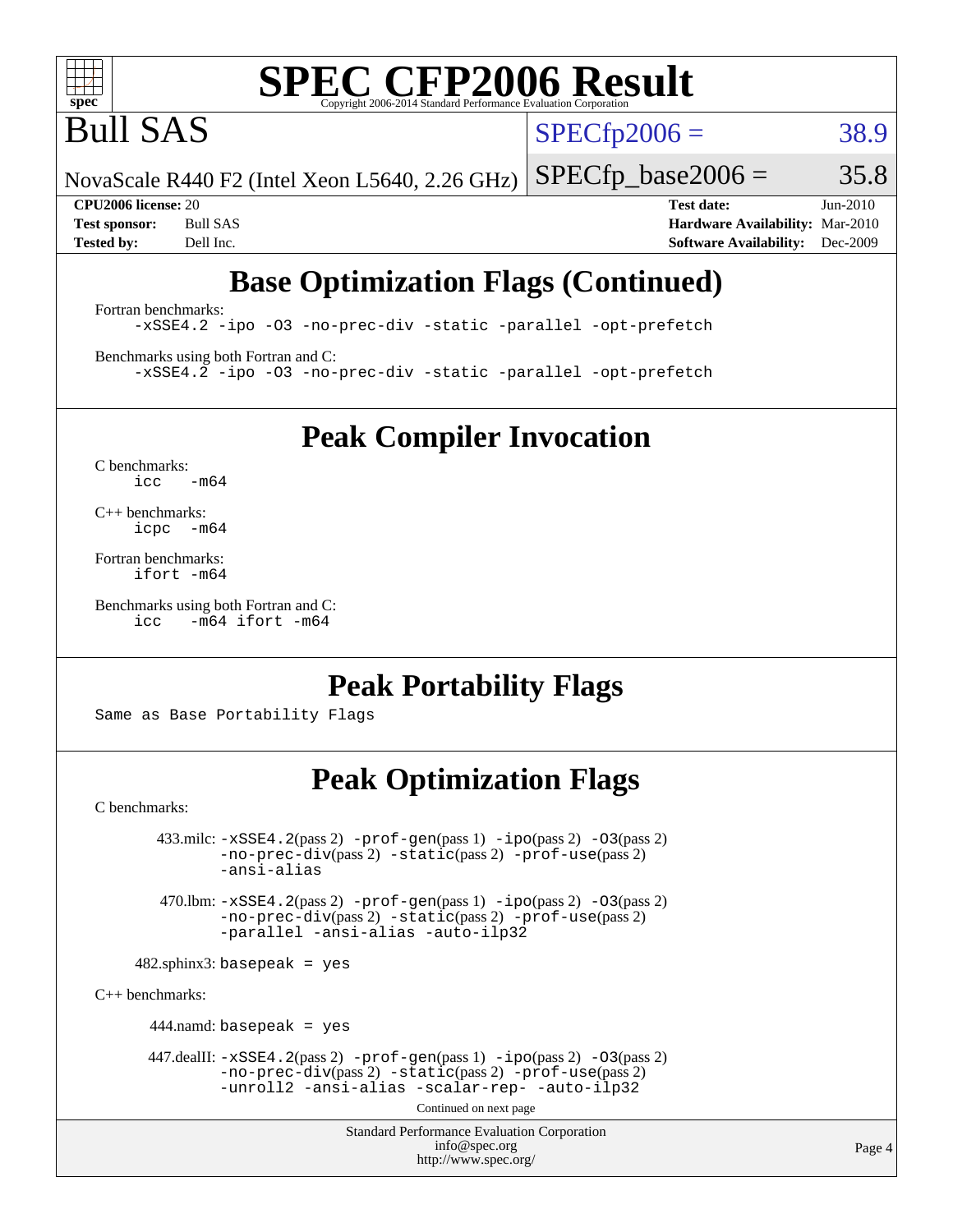

 $SPECTp2006 = 38.9$ 

NovaScale R440 F2 (Intel Xeon L5640, 2.26 GHz)

 $SPECTp\_base2006 = 35.8$ 

Bull SAS

**[CPU2006 license:](http://www.spec.org/auto/cpu2006/Docs/result-fields.html#CPU2006license)** 20 **[Test date:](http://www.spec.org/auto/cpu2006/Docs/result-fields.html#Testdate)** Jun-2010 **[Test sponsor:](http://www.spec.org/auto/cpu2006/Docs/result-fields.html#Testsponsor)** Bull SAS **[Hardware Availability:](http://www.spec.org/auto/cpu2006/Docs/result-fields.html#HardwareAvailability)** Mar-2010 **[Tested by:](http://www.spec.org/auto/cpu2006/Docs/result-fields.html#Testedby)** Dell Inc. **[Software Availability:](http://www.spec.org/auto/cpu2006/Docs/result-fields.html#SoftwareAvailability)** Dec-2009

# **[Peak Optimization Flags \(Continued\)](http://www.spec.org/auto/cpu2006/Docs/result-fields.html#PeakOptimizationFlags)**

 450.soplex: [-xSSE4.2](http://www.spec.org/cpu2006/results/res2010q3/cpu2006-20100706-12272.flags.html#user_peakPASS2_CXXFLAGSPASS2_LDFLAGS450_soplex_f-xSSE42_f91528193cf0b216347adb8b939d4107)(pass 2) [-prof-gen](http://www.spec.org/cpu2006/results/res2010q3/cpu2006-20100706-12272.flags.html#user_peakPASS1_CXXFLAGSPASS1_LDFLAGS450_soplex_prof_gen_e43856698f6ca7b7e442dfd80e94a8fc)(pass 1) [-ipo](http://www.spec.org/cpu2006/results/res2010q3/cpu2006-20100706-12272.flags.html#user_peakPASS2_CXXFLAGSPASS2_LDFLAGS450_soplex_f-ipo)(pass 2) [-O3](http://www.spec.org/cpu2006/results/res2010q3/cpu2006-20100706-12272.flags.html#user_peakPASS2_CXXFLAGSPASS2_LDFLAGS450_soplex_f-O3)(pass 2) [-no-prec-div](http://www.spec.org/cpu2006/results/res2010q3/cpu2006-20100706-12272.flags.html#user_peakPASS2_CXXFLAGSPASS2_LDFLAGS450_soplex_f-no-prec-div)(pass 2) [-static](http://www.spec.org/cpu2006/results/res2010q3/cpu2006-20100706-12272.flags.html#user_peakPASS2_CXXFLAGSPASS2_LDFLAGS450_soplex_f-static)(pass 2) [-prof-use](http://www.spec.org/cpu2006/results/res2010q3/cpu2006-20100706-12272.flags.html#user_peakPASS2_CXXFLAGSPASS2_LDFLAGS450_soplex_prof_use_bccf7792157ff70d64e32fe3e1250b55)(pass 2) [-opt-malloc-options=3](http://www.spec.org/cpu2006/results/res2010q3/cpu2006-20100706-12272.flags.html#user_peakOPTIMIZE450_soplex_f-opt-malloc-options_13ab9b803cf986b4ee62f0a5998c2238) [-auto-ilp32](http://www.spec.org/cpu2006/results/res2010q3/cpu2006-20100706-12272.flags.html#user_peakCXXOPTIMIZE450_soplex_f-auto-ilp32) 453.povray:  $-xSSE4$ . 2(pass 2)  $-prof-gen(pass 1) -ipo(pass 2) -O3(pass 2)$  $-prof-gen(pass 1) -ipo(pass 2) -O3(pass 2)$  $-prof-gen(pass 1) -ipo(pass 2) -O3(pass 2)$  $-prof-gen(pass 1) -ipo(pass 2) -O3(pass 2)$  $-prof-gen(pass 1) -ipo(pass 2) -O3(pass 2)$  $-prof-gen(pass 1) -ipo(pass 2) -O3(pass 2)$ [-no-prec-div](http://www.spec.org/cpu2006/results/res2010q3/cpu2006-20100706-12272.flags.html#user_peakPASS2_CXXFLAGSPASS2_LDFLAGS453_povray_f-no-prec-div)(pass 2) [-static](http://www.spec.org/cpu2006/results/res2010q3/cpu2006-20100706-12272.flags.html#user_peakPASS2_CXXFLAGSPASS2_LDFLAGS453_povray_f-static)(pass 2) [-prof-use](http://www.spec.org/cpu2006/results/res2010q3/cpu2006-20100706-12272.flags.html#user_peakPASS2_CXXFLAGSPASS2_LDFLAGS453_povray_prof_use_bccf7792157ff70d64e32fe3e1250b55)(pass 2) [-unroll4](http://www.spec.org/cpu2006/results/res2010q3/cpu2006-20100706-12272.flags.html#user_peakCXXOPTIMIZE453_povray_f-unroll_4e5e4ed65b7fd20bdcd365bec371b81f) [-ansi-alias](http://www.spec.org/cpu2006/results/res2010q3/cpu2006-20100706-12272.flags.html#user_peakCXXOPTIMIZE453_povray_f-ansi-alias) [Fortran benchmarks](http://www.spec.org/auto/cpu2006/Docs/result-fields.html#Fortranbenchmarks): 410.bwaves: [-xSSE4.2](http://www.spec.org/cpu2006/results/res2010q3/cpu2006-20100706-12272.flags.html#user_peakOPTIMIZE410_bwaves_f-xSSE42_f91528193cf0b216347adb8b939d4107) [-ipo](http://www.spec.org/cpu2006/results/res2010q3/cpu2006-20100706-12272.flags.html#user_peakOPTIMIZE410_bwaves_f-ipo) [-O3](http://www.spec.org/cpu2006/results/res2010q3/cpu2006-20100706-12272.flags.html#user_peakOPTIMIZE410_bwaves_f-O3) [-no-prec-div](http://www.spec.org/cpu2006/results/res2010q3/cpu2006-20100706-12272.flags.html#user_peakOPTIMIZE410_bwaves_f-no-prec-div) [-static](http://www.spec.org/cpu2006/results/res2010q3/cpu2006-20100706-12272.flags.html#user_peakOPTIMIZE410_bwaves_f-static) [-opt-prefetch](http://www.spec.org/cpu2006/results/res2010q3/cpu2006-20100706-12272.flags.html#user_peakOPTIMIZE410_bwaves_f-opt-prefetch) [-parallel](http://www.spec.org/cpu2006/results/res2010q3/cpu2006-20100706-12272.flags.html#user_peakOPTIMIZE410_bwaves_f-parallel) 416.gamess:  $-xSSE4$ . 2(pass 2)  $-prof-gen(pass 1) -ipo(pass 2) -O3(pass 2)$  $-prof-gen(pass 1) -ipo(pass 2) -O3(pass 2)$  $-prof-gen(pass 1) -ipo(pass 2) -O3(pass 2)$  $-prof-gen(pass 1) -ipo(pass 2) -O3(pass 2)$  $-prof-gen(pass 1) -ipo(pass 2) -O3(pass 2)$  $-prof-gen(pass 1) -ipo(pass 2) -O3(pass 2)$ [-no-prec-div](http://www.spec.org/cpu2006/results/res2010q3/cpu2006-20100706-12272.flags.html#user_peakPASS2_FFLAGSPASS2_LDFLAGS416_gamess_f-no-prec-div)(pass 2) [-static](http://www.spec.org/cpu2006/results/res2010q3/cpu2006-20100706-12272.flags.html#user_peakPASS2_FFLAGSPASS2_LDFLAGS416_gamess_f-static)(pass 2) [-prof-use](http://www.spec.org/cpu2006/results/res2010q3/cpu2006-20100706-12272.flags.html#user_peakPASS2_FFLAGSPASS2_LDFLAGS416_gamess_prof_use_bccf7792157ff70d64e32fe3e1250b55)(pass 2) [-unroll2](http://www.spec.org/cpu2006/results/res2010q3/cpu2006-20100706-12272.flags.html#user_peakOPTIMIZE416_gamess_f-unroll_784dae83bebfb236979b41d2422d7ec2) [-Ob0](http://www.spec.org/cpu2006/results/res2010q3/cpu2006-20100706-12272.flags.html#user_peakOPTIMIZE416_gamess_f-Ob_n_fbe6f6428adb7d4b74b1e99bb2444c2d) [-ansi-alias](http://www.spec.org/cpu2006/results/res2010q3/cpu2006-20100706-12272.flags.html#user_peakOPTIMIZE416_gamess_f-ansi-alias) [-scalar-rep-](http://www.spec.org/cpu2006/results/res2010q3/cpu2006-20100706-12272.flags.html#user_peakOPTIMIZE416_gamess_f-disablescalarrep_abbcad04450fb118e4809c81d83c8a1d) 434.zeusmp: basepeak = yes 437.leslie3d: basepeak = yes 459.GemsFDTD: [-xSSE4.2](http://www.spec.org/cpu2006/results/res2010q3/cpu2006-20100706-12272.flags.html#user_peakPASS2_FFLAGSPASS2_LDFLAGS459_GemsFDTD_f-xSSE42_f91528193cf0b216347adb8b939d4107)(pass 2) [-prof-gen](http://www.spec.org/cpu2006/results/res2010q3/cpu2006-20100706-12272.flags.html#user_peakPASS1_FFLAGSPASS1_LDFLAGS459_GemsFDTD_prof_gen_e43856698f6ca7b7e442dfd80e94a8fc)(pass 1) [-ipo](http://www.spec.org/cpu2006/results/res2010q3/cpu2006-20100706-12272.flags.html#user_peakPASS2_FFLAGSPASS2_LDFLAGS459_GemsFDTD_f-ipo)(pass 2) [-O3](http://www.spec.org/cpu2006/results/res2010q3/cpu2006-20100706-12272.flags.html#user_peakPASS2_FFLAGSPASS2_LDFLAGS459_GemsFDTD_f-O3)(pass 2) [-no-prec-div](http://www.spec.org/cpu2006/results/res2010q3/cpu2006-20100706-12272.flags.html#user_peakPASS2_FFLAGSPASS2_LDFLAGS459_GemsFDTD_f-no-prec-div)(pass 2) [-static](http://www.spec.org/cpu2006/results/res2010q3/cpu2006-20100706-12272.flags.html#user_peakPASS2_FFLAGSPASS2_LDFLAGS459_GemsFDTD_f-static)(pass 2) [-prof-use](http://www.spec.org/cpu2006/results/res2010q3/cpu2006-20100706-12272.flags.html#user_peakPASS2_FFLAGSPASS2_LDFLAGS459_GemsFDTD_prof_use_bccf7792157ff70d64e32fe3e1250b55)(pass 2) [-unroll2](http://www.spec.org/cpu2006/results/res2010q3/cpu2006-20100706-12272.flags.html#user_peakOPTIMIZE459_GemsFDTD_f-unroll_784dae83bebfb236979b41d2422d7ec2) [-Ob0](http://www.spec.org/cpu2006/results/res2010q3/cpu2006-20100706-12272.flags.html#user_peakOPTIMIZE459_GemsFDTD_f-Ob_n_fbe6f6428adb7d4b74b1e99bb2444c2d) [-opt-prefetch](http://www.spec.org/cpu2006/results/res2010q3/cpu2006-20100706-12272.flags.html#user_peakOPTIMIZE459_GemsFDTD_f-opt-prefetch) [-parallel](http://www.spec.org/cpu2006/results/res2010q3/cpu2006-20100706-12272.flags.html#user_peakOPTIMIZE459_GemsFDTD_f-parallel)  $465$ .tonto:  $-xSSE4$ .  $2(pass 2)$  [-prof-gen](http://www.spec.org/cpu2006/results/res2010q3/cpu2006-20100706-12272.flags.html#user_peakPASS1_FFLAGSPASS1_LDFLAGS465_tonto_prof_gen_e43856698f6ca7b7e442dfd80e94a8fc)(pass 1) [-ipo](http://www.spec.org/cpu2006/results/res2010q3/cpu2006-20100706-12272.flags.html#user_peakPASS2_FFLAGSPASS2_LDFLAGS465_tonto_f-ipo)(pass 2) -03(pass 2) [-no-prec-div](http://www.spec.org/cpu2006/results/res2010q3/cpu2006-20100706-12272.flags.html#user_peakPASS2_FFLAGSPASS2_LDFLAGS465_tonto_f-no-prec-div)(pass 2) [-static](http://www.spec.org/cpu2006/results/res2010q3/cpu2006-20100706-12272.flags.html#user_peakPASS2_FFLAGSPASS2_LDFLAGS465_tonto_f-static)(pass 2) [-prof-use](http://www.spec.org/cpu2006/results/res2010q3/cpu2006-20100706-12272.flags.html#user_peakPASS2_FFLAGSPASS2_LDFLAGS465_tonto_prof_use_bccf7792157ff70d64e32fe3e1250b55)(pass 2) [-inline-calloc](http://www.spec.org/cpu2006/results/res2010q3/cpu2006-20100706-12272.flags.html#user_peakOPTIMIZE465_tonto_f-inline-calloc) [-opt-malloc-options=3](http://www.spec.org/cpu2006/results/res2010q3/cpu2006-20100706-12272.flags.html#user_peakOPTIMIZE465_tonto_f-opt-malloc-options_13ab9b803cf986b4ee62f0a5998c2238) [-auto](http://www.spec.org/cpu2006/results/res2010q3/cpu2006-20100706-12272.flags.html#user_peakOPTIMIZE465_tonto_f-auto) [-unroll4](http://www.spec.org/cpu2006/results/res2010q3/cpu2006-20100706-12272.flags.html#user_peakOPTIMIZE465_tonto_f-unroll_4e5e4ed65b7fd20bdcd365bec371b81f) [Benchmarks using both Fortran and C](http://www.spec.org/auto/cpu2006/Docs/result-fields.html#BenchmarksusingbothFortranandC): 435.gromacs:  $-xSSE4$ . 2(pass 2)  $-prof-gen(pass 1) -ipo(pass 2) -O3(pass 2)$  $-prof-gen(pass 1) -ipo(pass 2) -O3(pass 2)$  $-prof-gen(pass 1) -ipo(pass 2) -O3(pass 2)$  $-prof-gen(pass 1) -ipo(pass 2) -O3(pass 2)$  $-prof-gen(pass 1) -ipo(pass 2) -O3(pass 2)$  $-prof-gen(pass 1) -ipo(pass 2) -O3(pass 2)$ [-no-prec-div](http://www.spec.org/cpu2006/results/res2010q3/cpu2006-20100706-12272.flags.html#user_peakPASS2_CFLAGSPASS2_FFLAGSPASS2_LDFLAGS435_gromacs_f-no-prec-div)(pass 2) [-static](http://www.spec.org/cpu2006/results/res2010q3/cpu2006-20100706-12272.flags.html#user_peakPASS2_CFLAGSPASS2_FFLAGSPASS2_LDFLAGS435_gromacs_f-static)(pass 2) [-prof-use](http://www.spec.org/cpu2006/results/res2010q3/cpu2006-20100706-12272.flags.html#user_peakPASS2_CFLAGSPASS2_FFLAGSPASS2_LDFLAGS435_gromacs_prof_use_bccf7792157ff70d64e32fe3e1250b55)(pass 2) [-opt-prefetch](http://www.spec.org/cpu2006/results/res2010q3/cpu2006-20100706-12272.flags.html#user_peakOPTIMIZE435_gromacs_f-opt-prefetch) [-auto-ilp32](http://www.spec.org/cpu2006/results/res2010q3/cpu2006-20100706-12272.flags.html#user_peakCOPTIMIZE435_gromacs_f-auto-ilp32) 436.cactusADM: [-xSSE4.2](http://www.spec.org/cpu2006/results/res2010q3/cpu2006-20100706-12272.flags.html#user_peakPASS2_CFLAGSPASS2_FFLAGSPASS2_LDFLAGS436_cactusADM_f-xSSE42_f91528193cf0b216347adb8b939d4107)(pass 2) [-prof-gen](http://www.spec.org/cpu2006/results/res2010q3/cpu2006-20100706-12272.flags.html#user_peakPASS1_CFLAGSPASS1_FFLAGSPASS1_LDFLAGS436_cactusADM_prof_gen_e43856698f6ca7b7e442dfd80e94a8fc)(pass 1) [-ipo](http://www.spec.org/cpu2006/results/res2010q3/cpu2006-20100706-12272.flags.html#user_peakPASS2_CFLAGSPASS2_FFLAGSPASS2_LDFLAGS436_cactusADM_f-ipo)(pass 2) [-O3](http://www.spec.org/cpu2006/results/res2010q3/cpu2006-20100706-12272.flags.html#user_peakPASS2_CFLAGSPASS2_FFLAGSPASS2_LDFLAGS436_cactusADM_f-O3)(pass 2) [-no-prec-div](http://www.spec.org/cpu2006/results/res2010q3/cpu2006-20100706-12272.flags.html#user_peakPASS2_CFLAGSPASS2_FFLAGSPASS2_LDFLAGS436_cactusADM_f-no-prec-div)(pass 2) [-static](http://www.spec.org/cpu2006/results/res2010q3/cpu2006-20100706-12272.flags.html#user_peakPASS2_CFLAGSPASS2_FFLAGSPASS2_LDFLAGS436_cactusADM_f-static)(pass 2) [-prof-use](http://www.spec.org/cpu2006/results/res2010q3/cpu2006-20100706-12272.flags.html#user_peakPASS2_CFLAGSPASS2_FFLAGSPASS2_LDFLAGS436_cactusADM_prof_use_bccf7792157ff70d64e32fe3e1250b55)(pass 2) [-unroll2](http://www.spec.org/cpu2006/results/res2010q3/cpu2006-20100706-12272.flags.html#user_peakOPTIMIZE436_cactusADM_f-unroll_784dae83bebfb236979b41d2422d7ec2) [-opt-prefetch](http://www.spec.org/cpu2006/results/res2010q3/cpu2006-20100706-12272.flags.html#user_peakOPTIMIZE436_cactusADM_f-opt-prefetch) [-parallel](http://www.spec.org/cpu2006/results/res2010q3/cpu2006-20100706-12272.flags.html#user_peakOPTIMIZE436_cactusADM_f-parallel) [-auto-ilp32](http://www.spec.org/cpu2006/results/res2010q3/cpu2006-20100706-12272.flags.html#user_peakCOPTIMIZE436_cactusADM_f-auto-ilp32) 454.calculix: [-xSSE4.2](http://www.spec.org/cpu2006/results/res2010q3/cpu2006-20100706-12272.flags.html#user_peakOPTIMIZE454_calculix_f-xSSE42_f91528193cf0b216347adb8b939d4107) [-ipo](http://www.spec.org/cpu2006/results/res2010q3/cpu2006-20100706-12272.flags.html#user_peakOPTIMIZE454_calculix_f-ipo) [-O3](http://www.spec.org/cpu2006/results/res2010q3/cpu2006-20100706-12272.flags.html#user_peakOPTIMIZE454_calculix_f-O3) [-no-prec-div](http://www.spec.org/cpu2006/results/res2010q3/cpu2006-20100706-12272.flags.html#user_peakOPTIMIZE454_calculix_f-no-prec-div) [-static](http://www.spec.org/cpu2006/results/res2010q3/cpu2006-20100706-12272.flags.html#user_peakOPTIMIZE454_calculix_f-static) [-auto-ilp32](http://www.spec.org/cpu2006/results/res2010q3/cpu2006-20100706-12272.flags.html#user_peakCOPTIMIZE454_calculix_f-auto-ilp32) 481.wrf: Same as 454.calculix The flags file that was used to format this result can be browsed at <http://www.spec.org/cpu2006/flags/Intel-ic11.1-linux64-revE.20100330.html>